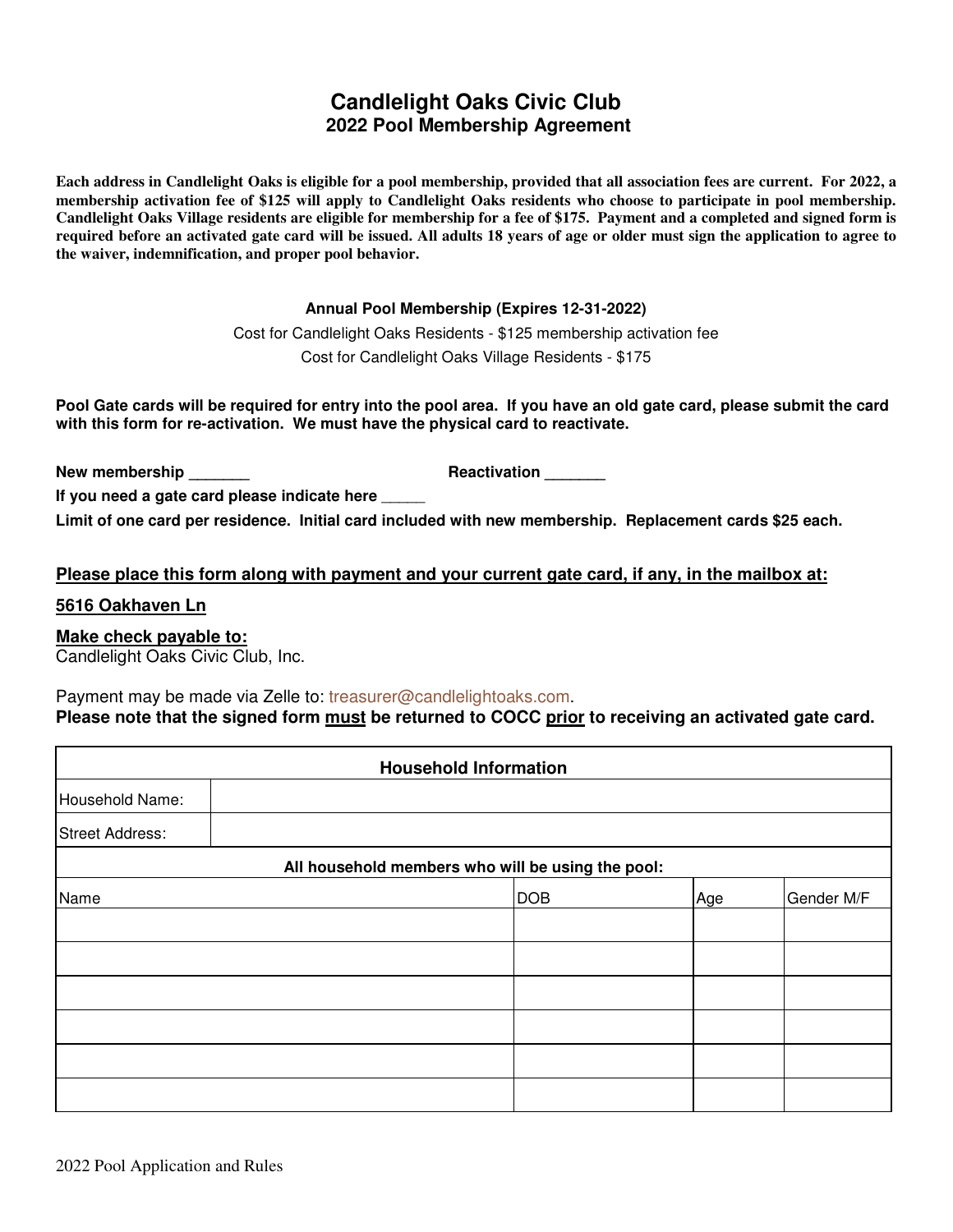| <b>Household Contact Information</b> |  |  |  |
|--------------------------------------|--|--|--|
| Home Phone:                          |  |  |  |
| Cell/Work Phone:                     |  |  |  |
| Emergency Phone:                     |  |  |  |
| Email (optional)                     |  |  |  |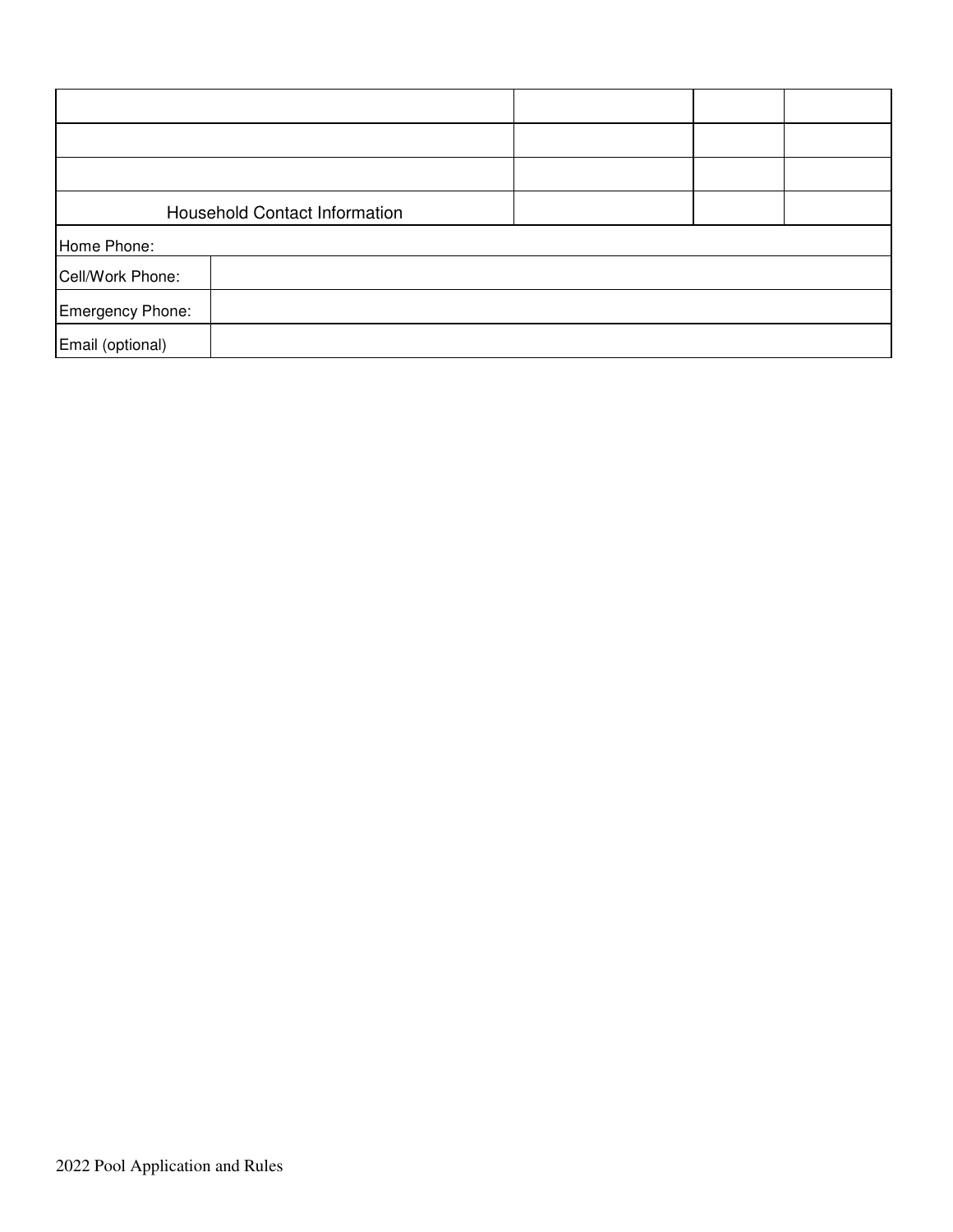# **COCC SWIMMING POOL RULES**

The pool rules are essential to ensure the health, safety, and comfort of all participants. This is particularly important because there is **NO LIFEGUARD ON DUTY.** Participants observed and/or reported as not abiding by these rules may be asked to leave the facility and may also be subject to suspension or termination of facility privileges. Pool membership cost is not refundable or pro-rated for any reason. The undersigned are responsible for their own and their guests' behavior while at the pool.

## **Pool Hazards:**

The pool should not be utilized if the following events occur:

**If water visibility and/or quality is compromised.** At all times the bottom of the pool must be visible and the water must be clear. If these conditions do not exist, please contact Lori Bulla at 713.498.2961

**Operational and mechanical difficulties** affecting pool water quality, especially when water visibility is compromised. If these conditions exist, please contact Lori Bulla at 713.498.2961.

During **severe weather conditions** (heavy rain, lightning, and thunder) and warnings, especially when visibility to the pool bottom is compromised (deck should also be avoided)

For 30 minutes following the last occurrence of thunder or lightning (deck should also be avoided).

For a period of time following any mishap that results in feces or vomit in the pool water. If these conditions exist, please contact Lori Bulla at 713.498.2961

## **Appropriate Behavior**

- All swimmers MUST shower before entering the pool.
- Proper swim wear is required, which does not include cutoffs or thongs.
- PETS are not allowed inside the pool enclosure.
- NO GLASS is permitted anywhere in the pool or on the pool deck.
- Food is NOT allowed in the pool area except in designated eating areas. Drinks in non-glass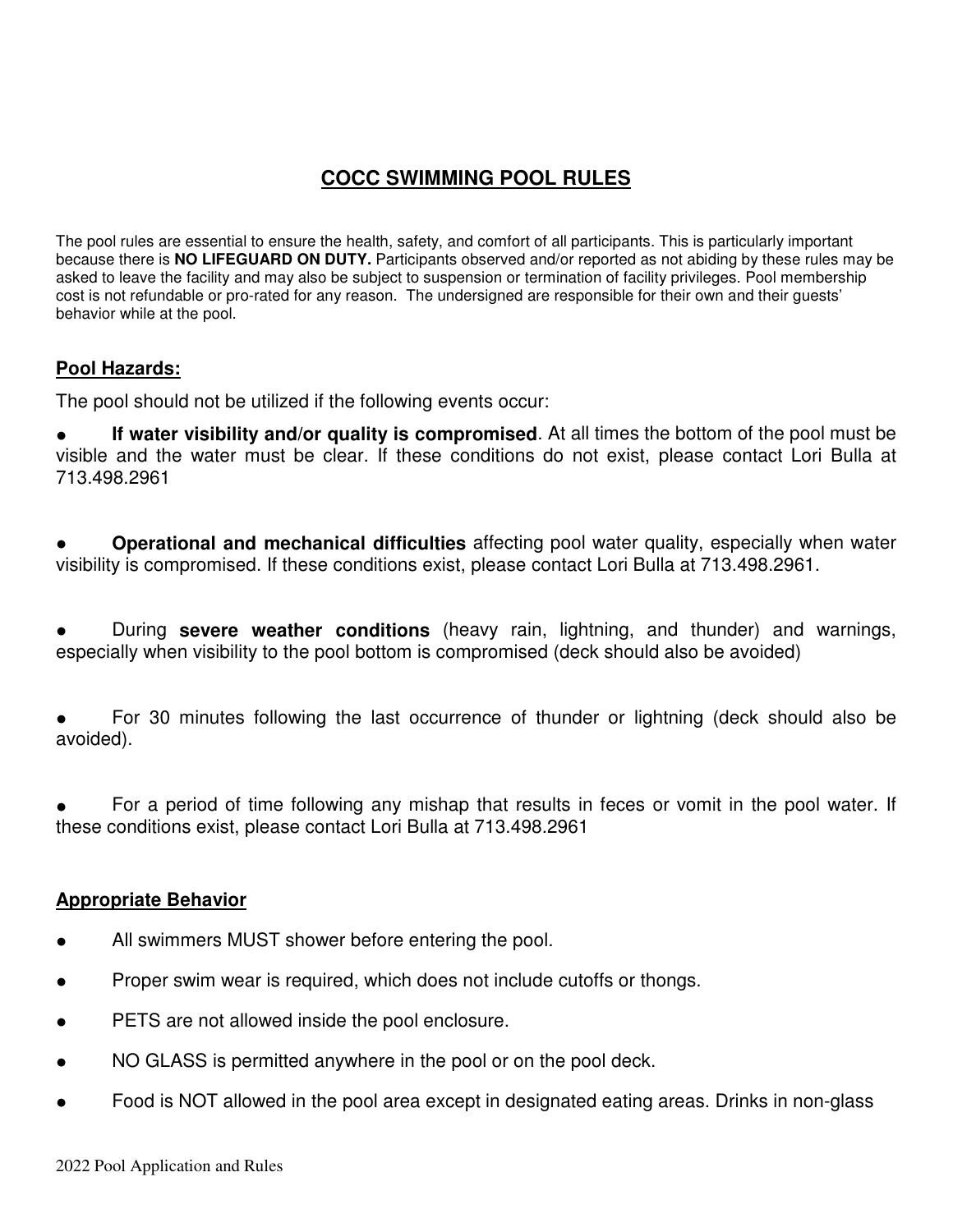containers are permitted.

● Music is acceptable at a reasonable volume.

Inappropriate behavior such as running, pushing, wrestling, excessive splashing, standing or sitting on shoulders, or spitting of water is NOT allowed and may result in expulsion from the pool area.

- No Profanity.
- Children, ages five and older, MUST use their gender appropriate changing room.
- Obey posted pool hours.

● **Do not prop open the gate or take any other action which would allow improper access to the Swimming Pool by any person. If persons without a working card ask for entry, please direct them to call (713) 498-2961.**

The undersigned or appointed guardian 18 years of age or above **MUST BE PERSONALLY PRESENT AT ALL TIMES** when a family member or their guest **UNDER THE AGE OF 16 YEARS** is using or occupying the Swimming Pool.

No confetti or water balloons are permitted inside the pool area.

## **Health & Safety:**

DIVING IS NOT PERMITTED, except in designated areas. NO DIVING from any furniture is permitted.

All children using inflatable armbands (i.e., water wings) or any approved Coast Guard flotation device MUST be supervised one-on-one by an adult who is in the water and within arm's length of the child.

Swim aides, floatable objects, and pool toys are allowed.

The emergency flotation devices and any other pool equipment hung up on the pump-house fence are for emergency use ONLY. Please supervise your children accordingly.

## All children who are not toilet trained MUST wear approved swimmers' diapers while in **the pool. No regular disposable diapers are permitted in the pool.**

NO cuts, open sores, bandages or infectious diseases. Avoid swimming for 14 days following symptoms of diarrhea.

● **NO group activities (e.g., parties, day camps, private lessons, swim teams, etc) allowed without prior approval from the Board of Directors of Candlelight Oaks. The Pavilion area including the deck may be reserved for a rental fee in accordance with the terms of the current year COCC Pavilion Rental Agreement. Any gathering of greater than ten (10) guests requires a paid reservation. Organized groups must provide at least one adult chaperone per eight swimmers under age 16.**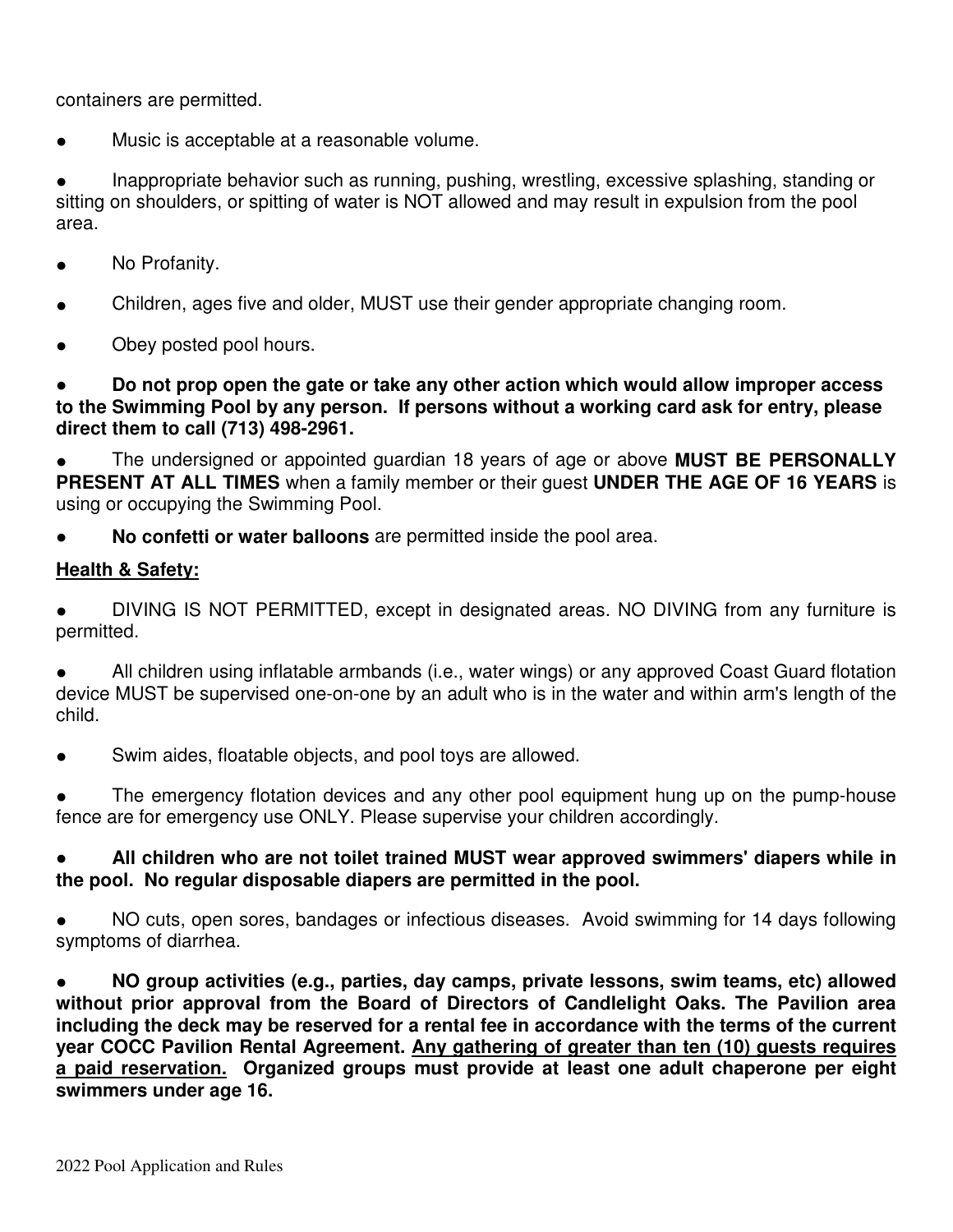### **POOL LIABILITY WAIVER**

The undersigned understand that there is **NO LIFEGUARD ON DUTY AT THE SWIMMING POOL,** that all household members and their guests (including children) are **SWIMMING AT THEIR OWN RISK.** The undersigned **ASSUMES THE RISK,** for himself/herself and all household members and their guests, of using the Swimming Pool without a lifeguard.

The undersigned or appointed guardian 18 years of age or above **MUST BE PERSONALLY PRESENT AT ALL TIMES**  when a family member or their guest **UNDER THE AGE OF 16 YEARS** is using or occupying the Swimming Pool.

The undersigned, and all family members and their guests, **MUST NOT TAMPER** with any lock, prop open the gate, or take any other action which would allow improper access to the Swimming Pool by any person.

#### **INDEMNIFICATION**

**THE UNDERSIGNED HAVE READ AND UNDERSTOOD THE POOL LIABILITY WAIVER AND THE COCC SWIMMING POOL RULES AND COVID ATTACHMENT AND THE UNDERSIGNED HEREBY AGREE TO HOLD HARMLESS, INDEMNIFY, AND DEFEND THE CANDLELIGHT OAKS CIVIC CLUB, INC.,REPRESENTATIVES, OFFICERS, DIRECTORS, AND VOLUNTEERS FROM ALL CLAIMS, LOSSES, DAMAGES, AND COSTS OF ANY KIND ARISING OUT OF USE OF THE COCC SWIMMING POOL AND ITS ENVIRONS BY THE UNDERSIGNED, HOUSEHOLD MEMBERS AND/OR HOUSEHOLD GUESTS, INCLUDING BODILY INJURY, DEATH AND DAMAGE TO PROPERTY RESULTING FROM ACTS OF ANY KIND, AND FURTHER SPECIFICALLY INCLUDING THE NEGLIGENCE OR GROSS NEGLIGENCE OF THE CANDLELIGHT OAKS CIVIC CLUB, INC., REPRESENTATIVES, OFFICERS, DIRECTORS, AND VOLUNTEERS.**

 $\overline{\phantom{a}}$  , and the contribution of the contribution of the contribution of the contribution of the contribution of the contribution of the contribution of the contribution of the contribution of the contribution of the

 $\overline{\phantom{a}}$  , and the contribution of the contribution of the contribution of the contribution of the contribution of the contribution of the contribution of the contribution of the contribution of the contribution of the

**NOTE: All adult family members (18 years and above) must sign.**

Printed Name and Signature: Date:

Printed Name and Signature: Date:

2022 Pool Application and Rules